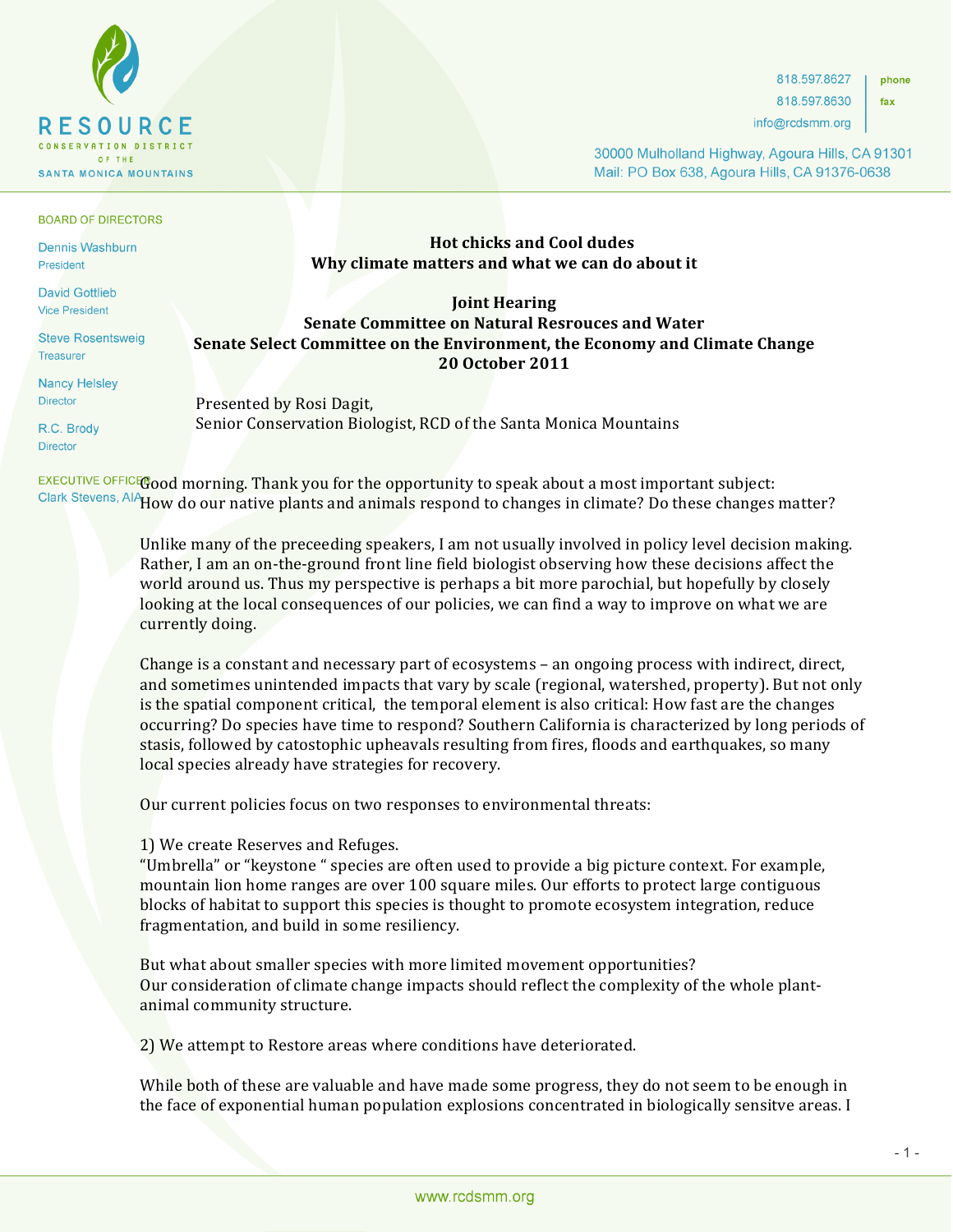

would like to suggest that we need to take the next step and develop policies driven by the concept of Reconciliation or Reconnection.

Southern California is a biodiversity "hot spot" with an interwoven web of ecosystems that literally extends from the ocean, to the mountains, to the deserts. Approximately 20% of all federally listed endangered species live alongside 13 million people.

This diversity did not just "happen." It is the result of thousands of years of integrated management by the Native American tribes who lived in a close association with the natural processes, but who also selected for a diversity of species that met their needs for food, water, and shelter. If we can incorporate ecological functions into our developed landscapes (or better yet, develop in harmony with these landscapes), we increase the opportunities for species to gain back lost ground.

Our challenge is to reconcile and balance the ecosystem functions provided by this complex mass of life with the values and needs of the human community today. Reconnection is KEY! This does not mean relaxing our efforts in Reserve design or environmental protection regulations, but rather recognizes that existing developed areas have potential to help provide more space, if we are clever enough to use them.

Climate change is idiosyncratic and not totally predictable. The rate of change is also unprecedented in geologic history. While it formerly took hundreds, thousands or even millions of years to increase global temperatures, we have accomplished over  $3^0C$  change in less than 3 human lifetimes.

Southwestern Pond Turtles (SWPT) are a great example of how species respond to changes in climate and highlight specific ways we can try to reconcile these changes so that there is sufficient flexibility and opportunity for species to survive.

So, what biological responses to climate change we might expect to see? How might a reconciliation policy help address these changes?

# BIOLOGICAL RESPONSE TO CLIMATE CHANGE: Shift species range **Reconciliation Opportunity: Expand suitable habitats in built areas, create habitat "stepping** stones", and refugia that connect like a string of pearls.

Pond turtles only live in ponds when they are available, the rest of the year they spend hunkered down in the shade of chaparral shrubs. Ponds are not abundant in southern California, but perennial streams that flow year round and have deep, shaded pools refreshed by groundwater, surrounded by undeveloped slopes of coastal sage scrub and chaparral-scrub oak woodlands used to be common. As we extract groundwater, dam streams, convert natural channels into concrete, and direct surface run-off into the natural drainages, we shift the whole hydrologic regime.

In a 1986 survey, SWPT were found in over 30 locations throughout the Santa Monica Mountains, and larger populations (greater than 500 individuals) were known to occur in between 9 or 10 locations between Ventura and the Mexican Border.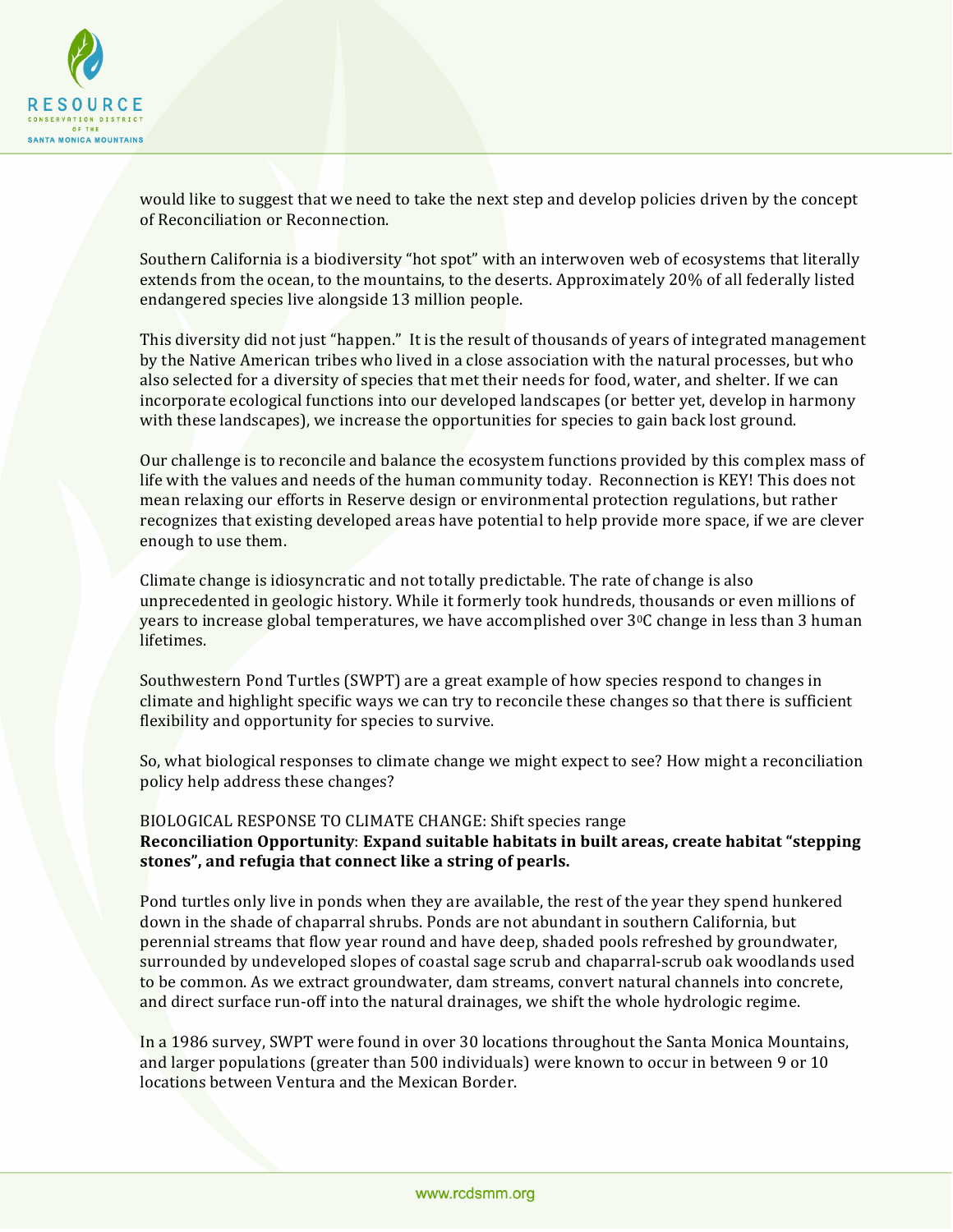

As of 2009, there were only eight locations remaining in the Santa Monica Mts. where turtles are found, and of those, only two locations have more than 50 individuals. Data suggests that a minimum of 200 turtles are needed for a viable population. All of these remnant populations are isolated between mountain ridges, bisected by highways, and surrounded with development.

We need to provide opportunities for reconnection.

## BIOLOGICAL RESPONSE TO CLIMATE CHANGE: Changes to phenology **Reconciliation Opportunity: Encourage appropriate use of native plants in all developed** landscapes that reflect locally appropriate communities.

SWPT primarily eat when they are in the water, which means that the number of days when food is available is dependant on rainfall patterns and summer/fall temperatures. The timing of spring rains and blooming also directly impacts what kind of food is available and when. When the ponds dry up, the turtles migrate into surrounding chaparral to aestivate, counting on stored energy reserves and the shade of the shrubs to protect them from the hot, dry days. Incorporating appropriate native species into home landscapes can help compensate for losses due to land conversion, and possibly provide a pool of genetic variability allowing species to adapt as temperatures shift.

### BIOLOGICAL RESPONSE TO CLIMATE CHANGE: Changes in reproduction rate and recruitment **Reconciliation Opportunity: Provide habitat buffers suitable for nesting. Provide water to** the ponds in dry years.

SWPT only mate when they are in the water. Turtles can live for at least 30 years and gather in pools in late winter/early spring. While they may mate in many years, the number of eggs laid in wet years is greater than the number laid in dry years. Eggs remain in the nest, buried underground until the following spring. The baby turtles hatch when the rains soften the earth sufficiently for them to dig out.

By providing more water and nesting habitat, we can increase the number of years when turtles can successfully reproduce.

## BIOLOGICAL RESPONSE TO CLIMATE CHANGE: Changes in community structure **Reconciliation Opportunity: Provide diverse habitat with suitable nesting areas.**

Sex of turtles is determined by the temperature of the eggs during incubation.

Warmer temperatures = Females "hot chicks" over  $86^{\circ}F(30^{\circ}C)$ 

Cooler Temperatures = Males "cool dudes" under  $80^{\circ}F(27^{\circ}C)$ 

SWPT have evolved in an environment and climate regime that over time produced a relatively equal number of males and females. Because nest temperature is not only a function of location and soil type, but also of surrounding vegetation, when chaparral is cleared for fuel modification near houses, converted to vineyards, or invaded by non-native species, the whole community structure shifts often towards more females than males. Turtles get squeezed into smaller and smaller refugia areas. Restoring this habitat is critical.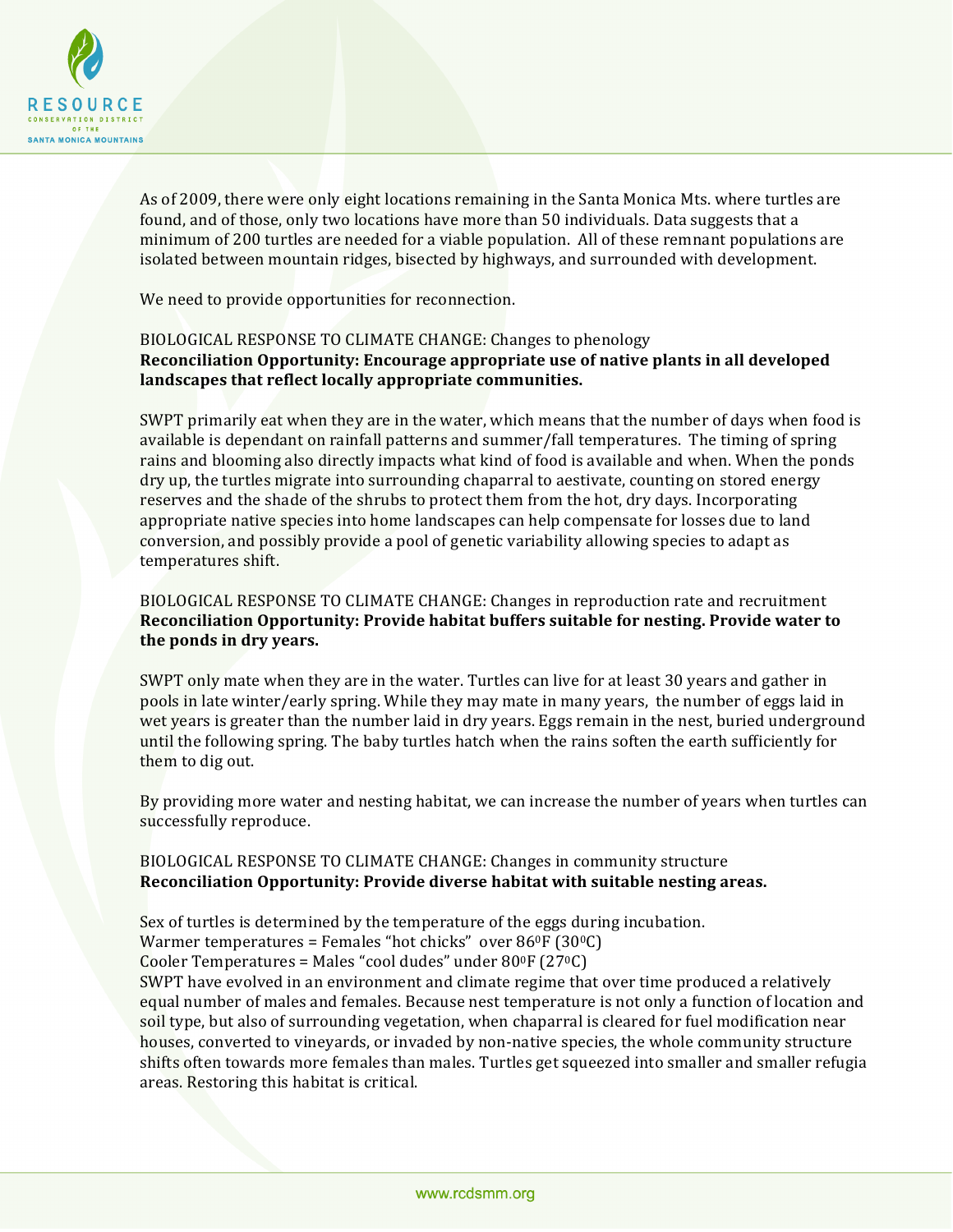

# BIOLOGICAL RESPONSE TO CLIMATE CHANGE: Predator and Disease susceptability. **Reconciliation Opportunity: Keep dogs and cats and other pets indoors. Minimize edge** effects using natural plant communities as buffer zones. Education is essential!

SWPT are very tasty and have numerous predators. It is estimated that fewer than 10 out of every 100 hatchlings survives its first years to become a reproducing adult. In addition to the native predators such as coyotes, bobcats, weasels, raccoons, ravens and scrub jays. SWPT now face additional non-native predators: dogs, cats, bullfrogs, largemouth bass and crayfish. These and other edge effects associated with fragmented habitat, smaller reserves, and increased development throughout their range are severe.

Like most organisms, turtles can only stand so much before their systems are weakened and become susceptible to diseases and parasites. One day in September 2011, we found four turtles infested with leeches in one day, compared to only one or two individuals in all of the six previous years. These turtles live in a protected open space area, but surrounding development has steadily encroached on the boundaries, resulting in sedimentation of refugia pools following illegal grading, introduction of star-thistle which is changing the plant community, and increased exposure to dogs off-leash, feral cats and increased populations of coyotes, raccoons and ravens, all associated with development. Release of exotic pet turtle species into native ponds is also a source of disease.

#### WHY DOES THIS MATTER?

While most of us will never come face to face with a mountain lion or a pond turtle, maintaining ecosystems that support these species fundamentally provides the same important basics humans need as well – air to breathe, water to drink, suitable places to live.

### WHAT WE CAN DO

Incorporate Reconciliation Ecology into our policies and decision making. "Reconciliation Ecology is the science of inventing, establishing, and maintaining new habitats to conserve species where people live, work, or play." (Rosenzweig, 2003)

#### HOW DO WE DO THIS?

These are not new ideas, but they remain the foundation of actions we can take.

We need to recognize that watershed boundaries are real, geographic limits that are inextricably linked to ecosystem function and health. Aligning our decision making boundaries with watersheds builds in the opportunity to protect, preserve and restore connectivity.

- MAINTAIN AND RESTORE ECOSYSTEM FUNCTIONS, ESPECIALLY HYDROLOGIC REGIMES Integrate economic benefits of natural systems into our cost-benefit analysis

### - MANAGE ACROSS LANDCAPES